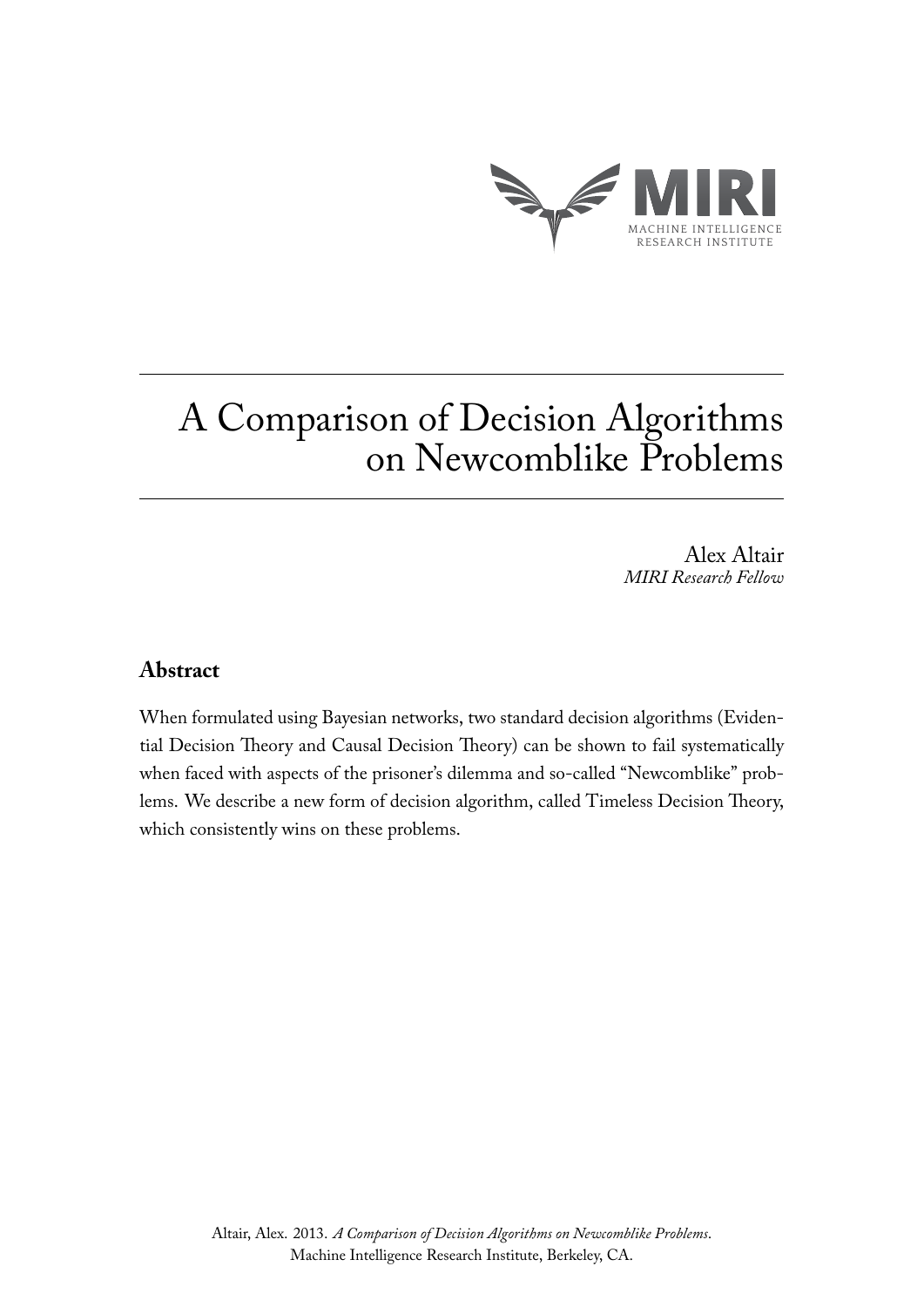#### **1. Three Decision Algorithms**

Decision theory typically analyzes two main decision algorithms known as Evidential Decision Theory (EDT) and Causal Decision Theory (CDT).<sup>[1](#page-1-0)</sup> When formalized using Bayesian networks, CDT and EDT can both be shown to return the wrong results on certain types of decision problems known as Newcomblike problems (named after the original "Newcomb's problem"). Systematically achieving the correct results when faced with these problems is essential for decision-theoretic qualities like dynamic consistency and the ability to model the self.<sup>[2](#page-1-1)</sup> Much work is dedicated to finding algorithms that maximize expected utility on these problems (for example, Wedgwood [\[2011\]](#page-16-0)). In this paper we will consider such an alternative algorithm proposed by Yudkowsky [\(2010\)](#page-16-1), called Timeless Decision Theory (TDT), which was inspired by Douglas Hofstadter's notion of "superrationality" (Hofstadter [1985\)](#page-15-0).

All decision algorithms described in this paper can be formalized to use Bayesian networks (after Pearl [\[2009\]](#page-15-1)) introduced in section [2.](#page-2-0) Using these, we demonstrate the undesirable results returned by EDT on a version of the so-called medical Newcomb's problem (section [3\)](#page-4-0) and by CDT on the prisoner's dilemma (section [4\)](#page-6-0). In section [5](#page-8-0) we introduce the innovation in TDT, and section [6](#page-11-0) uses it to justify cooperating in the one-shot prisoner's dilemma against similar players. Section [7](#page-14-0) reviews some open problems that TDT does not solve.

Decision theories are instantiated in *agents*; that is, in physical systems that observe the world and implement a decision algorithm. EDT, CDT and TDT will therefore be part of a system that has other capabilities, such as inferring causal networks from observations, applying a utility function to these networks, and identifying parts of the network that represent the agent itself and possible actions. Parts like these are necessary to implement any decision algorithm but will not be formally described in this paper. As part of an agent, decision algorithms are passed a formal description of a decision problem, here as a causal network, and output one of the possible actions as the decision. All three attempt to select the action  $\alpha \in A$  that maximizes expected utility. That is, they return:

<span id="page-1-2"></span>
$$
\alpha = \underset{a \in A}{\arg \max} \sum_{o \in O} U(o|a)P(o|a) \tag{1.1}
$$

<span id="page-1-1"></span><span id="page-1-0"></span><sup>1.</sup> EDT was introduced by Jeffrey [\(1983\)](#page-15-2). See Joyce [\(1999\)](#page-15-3) for a comprehensive reference on CDT.

<sup>2.</sup> A "correct" result is defined as one that maximizes expected utility, which itself is judged in part by our intuition. Formalizing the rightness criterion to match with our educated intuition is precisely the goal of decision theory.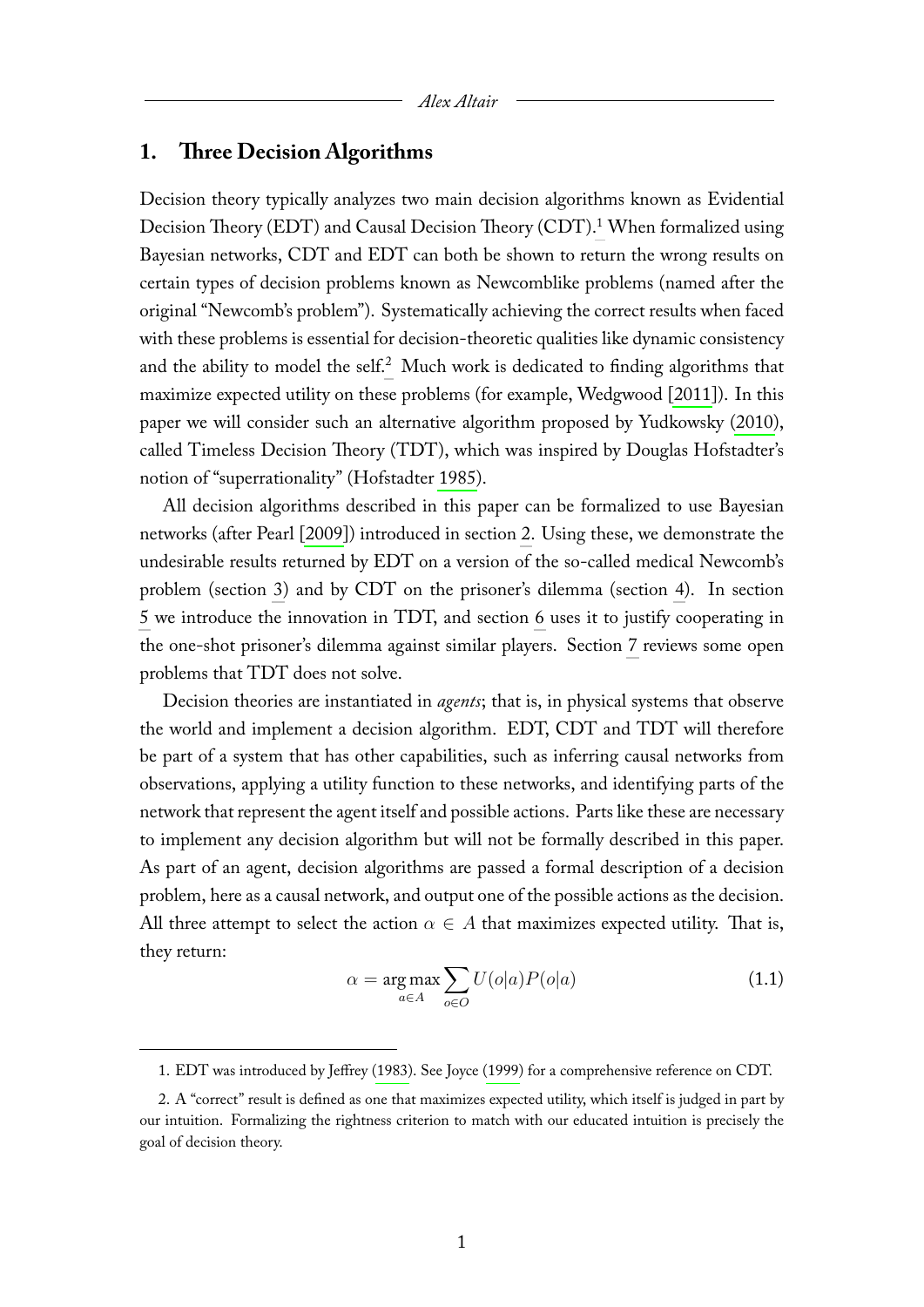where  $P(o|a) = P(oa)/P(a)$  as usual.<sup>[3](#page-2-1)</sup> The set A contains all actions the agent can take. They are mutually exclusive and exhaustive; there are no possible actions except those in  $A$ . The set  $O$  contains all outcomes, also mutually exclusive and exhaustive. Given that the agent takes action a,  $P(o|a)$  is the probability of outcome o and  $U(o|a)$ is the utility of outcome  $o$  (notation by analogy with conditional probabilities). The decision algorithms disagree on how to compute the conditional probability  $P(o|a)$  of an outcome given an action. Note that, when analyzing these conditionals, the algorithms have not yet chosen an action. Furthermore, since they can only choose one action, most actions will not be chosen. Yet the agents must analyze the conditional probability  $P(o|a)$  for all actions. It is partly this intuitively confusing fact that leads to different proposed decision theories. Those discussed here differ in how they modify the causal network from which they use the resulting probability distribution.

#### <span id="page-2-0"></span>**2. Causal Bayesian Networks**

CDT and EDT are usually distinguished by means of their interpretations of probability in decision problems. EDT is given the standard notation and interpretation of  $P(o|a) = P(oa)/P(a)$ . In discussion this is often translated as the probability of o given that you receive the news that  $a$  occurred. It is just how a Bayesian reasoner would calculate the conditional if it were about someone else's decision. CDT has many formalizations, most of which define a kind of two-variable probability function  $P(a, o)$  to distinguish it from EDT by recognizing the causality communicated between  $a$  and  $o$ .

With Bayesian networks we can be more precise. We will formalize all three decision theories as algorithms that use the same expected utility maximizing calculation, but which differ in how they modify the causal network. Here we present a bare-bones introduction to Bayesian networks. For a full introductory exposition see Pearl [\(2009\)](#page-15-1); a briefer non-introductory piece is Koller and Friedman [\(2009,](#page-15-4) chap. 21).

Let  $X_1, X_2, \ldots, X_n$  be a collection of random variables, where  $x_i$  is a specific value of  $X_i$ . A graphical model is a graph in which each of the  $X_i$  is represented by a node. If it is also a directed acyclic graph with a joint probability distribution satisfying equation [2.1,](#page-3-0) then it is a Bayesian network.  $P\!A_j$  is a vector-valued variable of the set of parents of  $X_j$ , defined as those nodes in the graph that have directed arrows to  $X_j$ . If these arrows represent causal dependence, then it is a *causal Bayesian network*. All graphs in

<span id="page-2-1"></span><sup>3.</sup> In general we will be relaxed about probability notation when it is clear from context.  $P(x)$  may refer to a distribution over many possible values of  $x$ , or it may refer to the probability of a specific proposition x.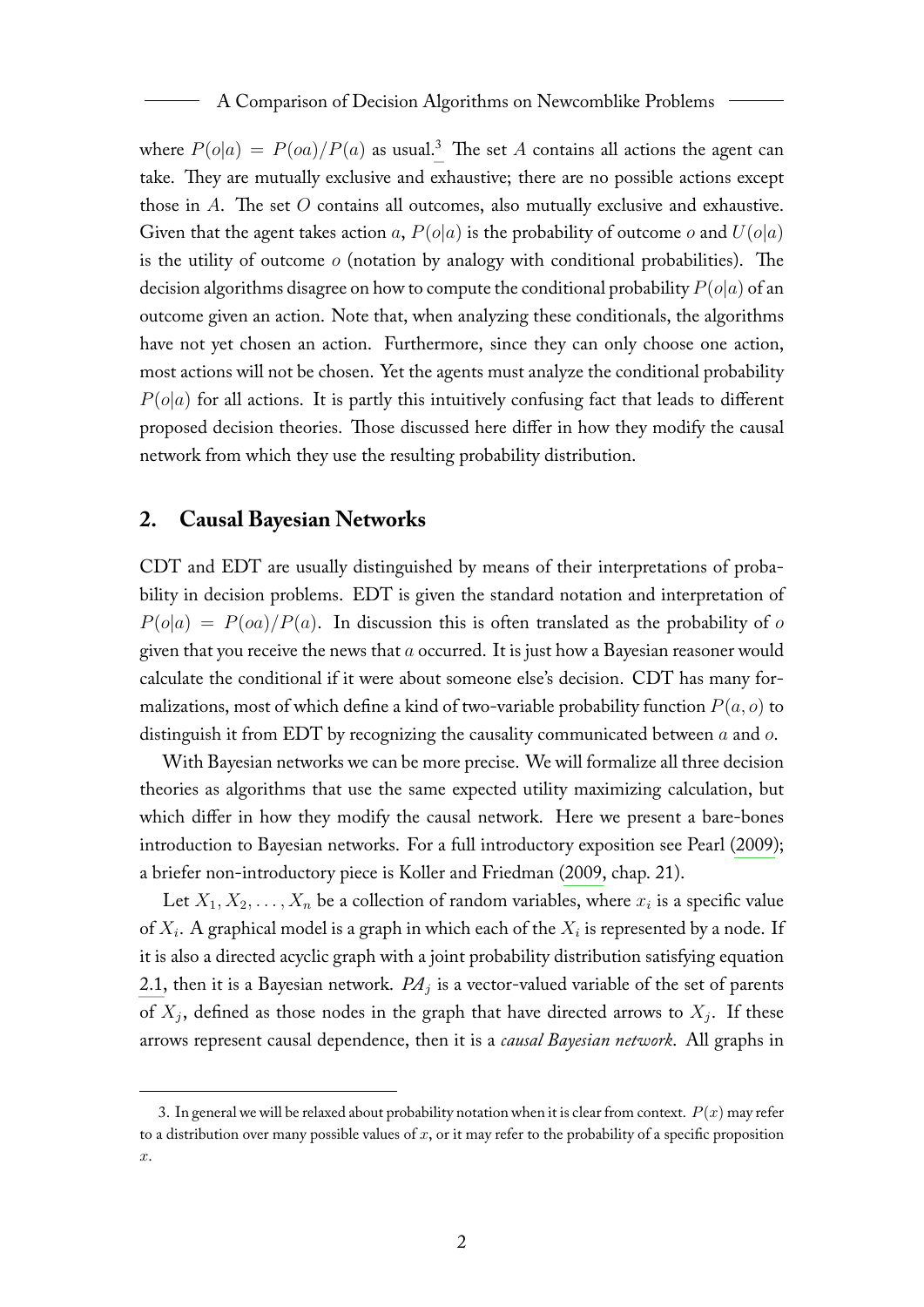<span id="page-3-0"></span>this paper will be causal Bayesian networks; hereafter we may simply refer to them as networks. Given a network, we can write a probability distribution

$$
P(x_1x_2...x_n) = \prod_i P(x_i|pa_i)
$$
 (2.1)

where  $pa_i$  is a generic value of  $PA_i$ . All other probabilities can be derived from this. Additionally, if we want to model a counterfactual value of  $x_i$ , we can do so by removing the arrows from  $PA_i$  to  $X_i$  and setting  $P(x_i|pa_i) = P(x_i)$ .



<span id="page-3-2"></span><span id="page-3-1"></span>Figure 1: An example Bayesian network.

Let us build some intuition by reviewing this with an example network, shown in figure [1.](#page-3-1) A naive distribution for this graph from the chain rule would be

$$
P(x_5x_4x_3x_2x_1) = P(x_5|x_4x_3x_2x_1)P(x_4|x_3x_2x_1)P(x_3|x_2x_1)P(x_2|x_1)P(x_1).
$$
 (2.2)

But by using equation [2.1](#page-3-0) above, we can simplify this to

$$
P(x_5x_4x_3x_2x_1) = P(x_5|x_3x_2x_1)P(x_4|x_2)P(x_3)P(x_2|x_1)P(x_1).
$$
 (2.3)

These independencies have fundamental implications for reasoning with Bayesian networks. For instance, the value of  $x_5$  is *caused* by  $x_1$ ,  $x_2$  and  $x_3$ , but knowing  $x_4$  gives you information about  $x_2$ , which gives you information about  $x_5$ . Similarly, if you know  $x_2$ , then knowing  $x_4$  does not give you any *more* information about  $x_5$ . The following equations also hold for figure [1,](#page-3-1) and can be derived from equation [2.3](#page-3-2) using basic laws of probability.

$$
P(x_1|x_2x_4) = P(x_1|x_2)
$$
\n(2.4a)

$$
P(x_4|x_5x_2) = P(x_4|x_2)
$$
\n(2.4b)

$$
P(x_4|x_2x_1) = P(x_4|x_2)
$$
\n(2.4c)

It can be said that  $x_5$  "screens off"  $x_3$  from  $x_2$ , and so on. Conversely, the following expressions can't be simplified in a similar way:  $P(x_1|x_4x_5)$ ,  $P(x_3|x_1x_4)$ ,  $P(x_2|x_3x_5)$ .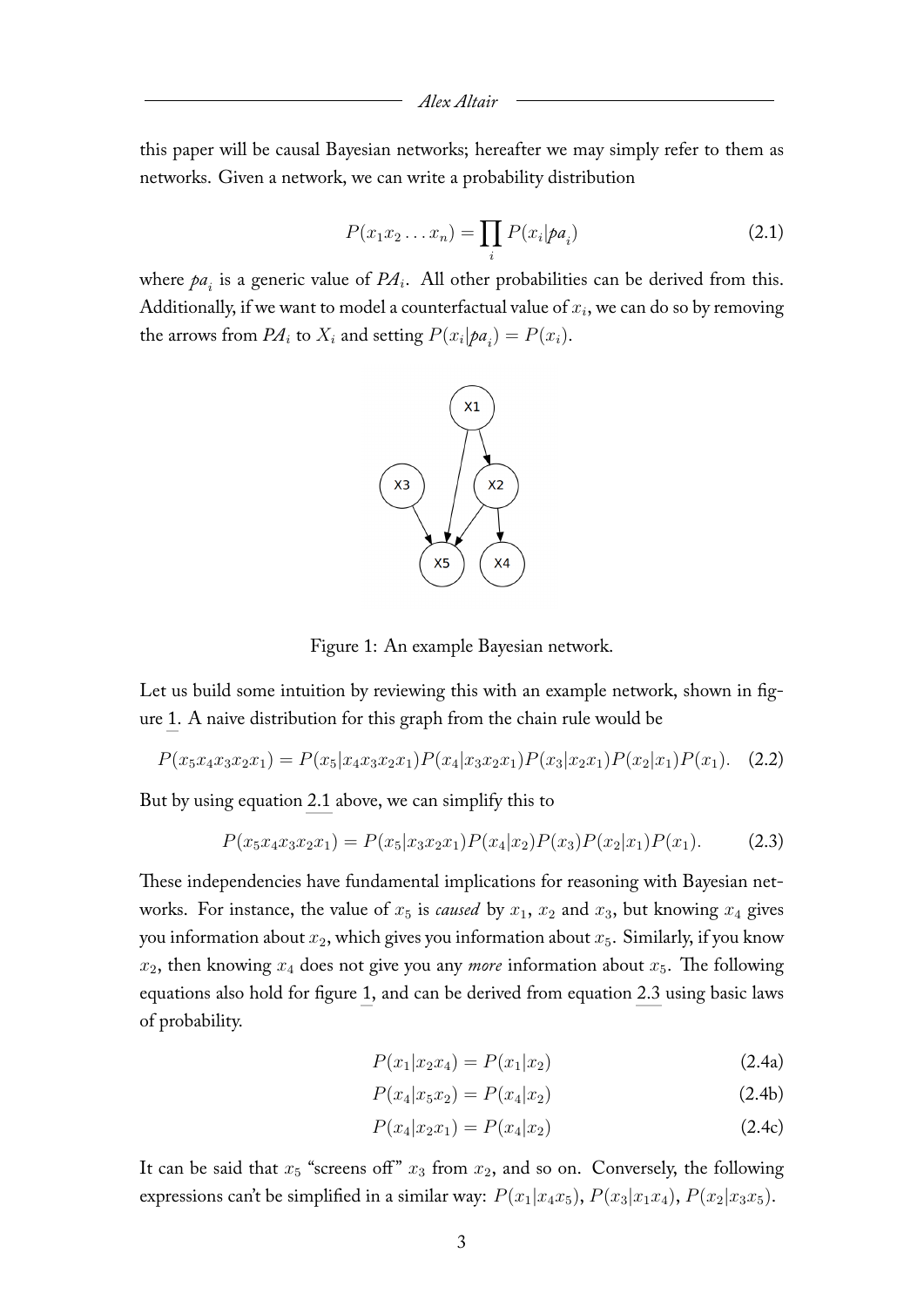In our networks, one node represents the agent's possible actions. We will call this the *decision node*, and it will be denoted by a double boundary. The possible values of this node will constitute the set  $A$  in the expected utility equation [1.1.](#page-1-2) Furthermore, the set O from [1.1](#page-1-2) will consist of the set of possible states of the whole network; in other words, the domain of the joint probability distribution.

When computing  $P(o|a)$  in the expected utility, EDT uses  $P(o|a)$  from the causal network given to it. CDT calculates a decision as an intervention in the network. That is, it calculates each  $P(o|a)$  as if the decision node is determined. This severs the causal connections from ancestors of the decision node, and *then* computes  $P(o|a)$  from the network. TDT *adds* a logical node above the decision node that represents the computation that is TDT's decision process. That is, a TDT agent will model its decision not just as a physical process with some output, but as an algorithm, whose output is not known and is therefore modeled by subjective probability. If any other nodes represent this same algorithm, they will have the same output; therefore TDT also adds a directed edge from the logical node to those other nodes. By adding the logical node as a parent to these, TDT recognizes their connection in reality. The logical node is then considered to be the decision node, not just the node representing a specific instantiation of the TDT agent. TDT then analyzes this network like CDT would: it severs connections above the decision node, then calculates  $P(o|a)$  from the network.

### <span id="page-4-0"></span>**3. Toxoplasmosis Problem**

The toxoplasmosis problem is a scenario that demonstrates a failing of EDT and a success of CDT.[4](#page-4-1) *Toxoplasma gondii* is a single-celled parasite carried by a significant fraction of humanity.<sup>[5](#page-4-2)</sup> It affects mammals in general and is primarily hosted by cats. Infection can have a wide range of negative effects (though most show no symptoms). It has also been observed that infected rats will be less afraid of cats, and even attracted to cat urine. Correlations have been shown between psychiatric disorders and toxoplasmosis, and it has been speculated (but not tested) that the disease may cause people to be more

<span id="page-4-1"></span><sup>4.</sup> Historical counterexamples to EDT include Solomon's problem (Gibbard and Harper [1978\)](#page-15-5), and the smoking lesion problem (Egan [2007\)](#page-15-6). We use toxoplasmosis as a real-life variant that does not use concretes that strongly conflict with common knowledge and intuition. In the smoking lesion problem, it is a premise that smoking does not cause cancer. Humans now know the fact that smoking causes cancer (Kuper, Boffetta, and Adami [2002\)](#page-15-7), and this can make it difficult to query one's intuitions about decision principles only.

<span id="page-4-2"></span><sup>5.</sup> We labor here to claim no medical facts or advice. No guarantee is given of the truth of clinical statements; our only purpose is to inform the reader of the realism of decision theoretic problems.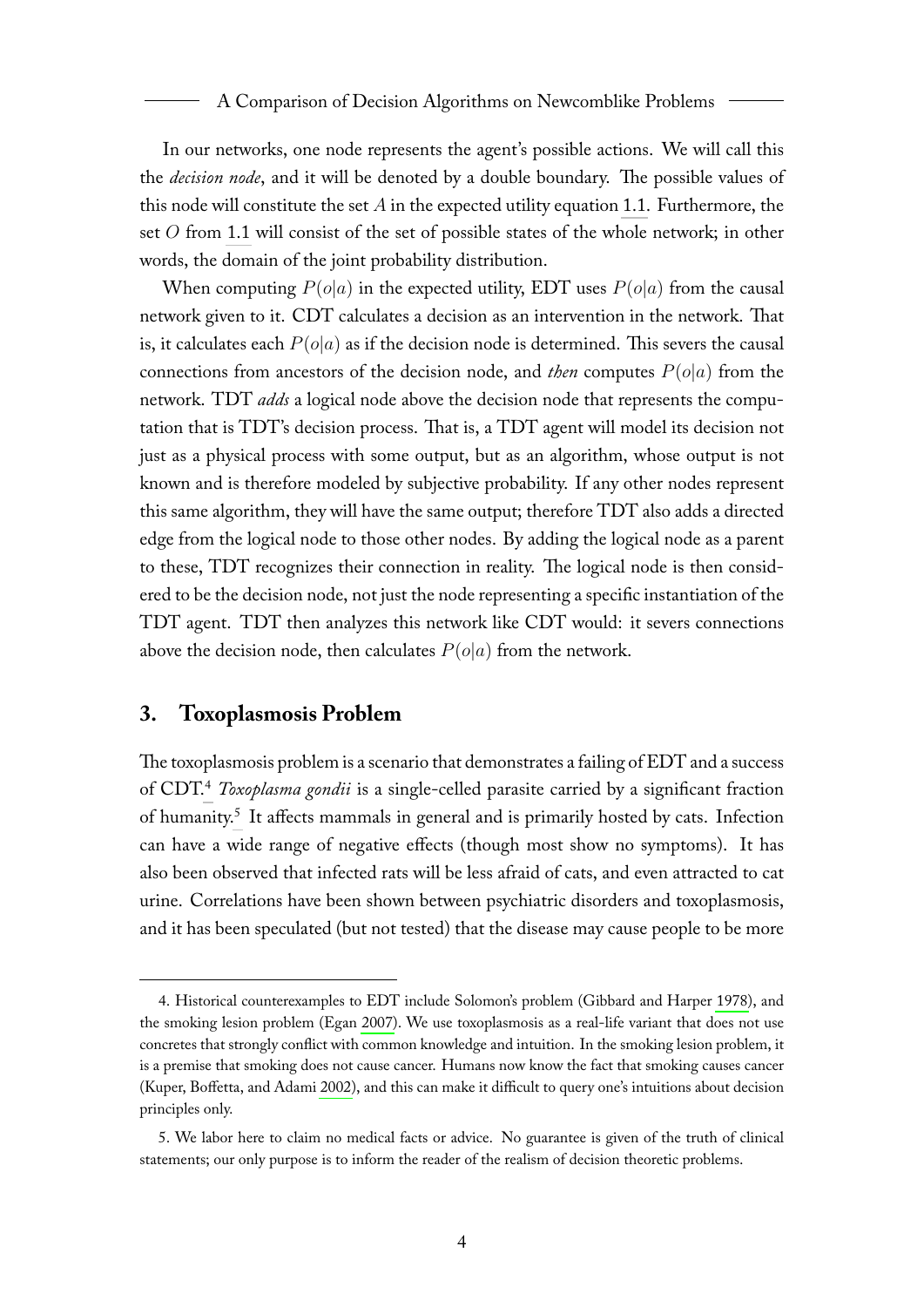risk taking, and attracted to cats. Neurological mechanisms have been proposed (Flegr [2007\)](#page-15-8).



Figure 2: Bayesian network of the toxoplasmosis problem.

<span id="page-5-1"></span><span id="page-5-0"></span>Figure 3: CDT's intervention modification of the network.

Whether or not these ideas are correct, they are now properly represented by nonzero subjective probabilities. For the sake of example, assume our decision agent be-lieves in the validity of figure [2.](#page-5-0) Let  $C$  stand for adoring cats and  $N$  stand for having the negative effects of toxoplasmosis. Alternatives are denoted by affixing negation  $(\neg)$ . Having toxoplasmosis increases the chances of the negative side effects, as well as increasing the chance of adoring cats. That is,  $P(N|C) > P(N|\neg C)$ . Note that  $P(\neg N|C) = 1 - P(N|C)$  and therefore  $P(\neg N|C) < P(\neg N|\neg C)$ . Furthermore, let our agent have the following utilities, where  $-B$  stands for the big negative utility from having toxoplasmosis symptoms, and s for the small utility from adoring cats, with  $B \gg s$ .

$$
U(N|C) = -B + s \t\t U(\neg N|C) = 0 + s \t\t (3.1)
$$
  

$$
U(N|\neg C) = -B + 0 \t\t U(\neg N|\neg C) = 0 + 0
$$

EDT will assess the expected utility of adoring cats by taking conditional probabilities from the diagram, taking utilities above, and putting them in equation [1.1.](#page-1-2)

$$
E(C) = P(N|C)U(N|C) + P(\neg N|C)U(\neg N|C)
$$
(3.2)  
=  $P(N|C)(-B + s) + P(\neg N|C)(0 + s)$   
=  $(P(N|C) + P(\neg N|C))s - P(N|C)B$   
=  $(P(N|C) + 1 - P(N|C))s - P(N|C)B$   
=  $s - P(N|C)B$  (3.3)

$$
E(\neg C) = P(N|\neg C)U(N|\neg C) + P(\neg N|\neg C)U(\neg N|\neg C)
$$
(3.4)  
=  $P(N|\neg C)(-B+0) + P(\neg N|\neg C)(0+0)$   
=  $-P(N|\neg C)B$  (3.5)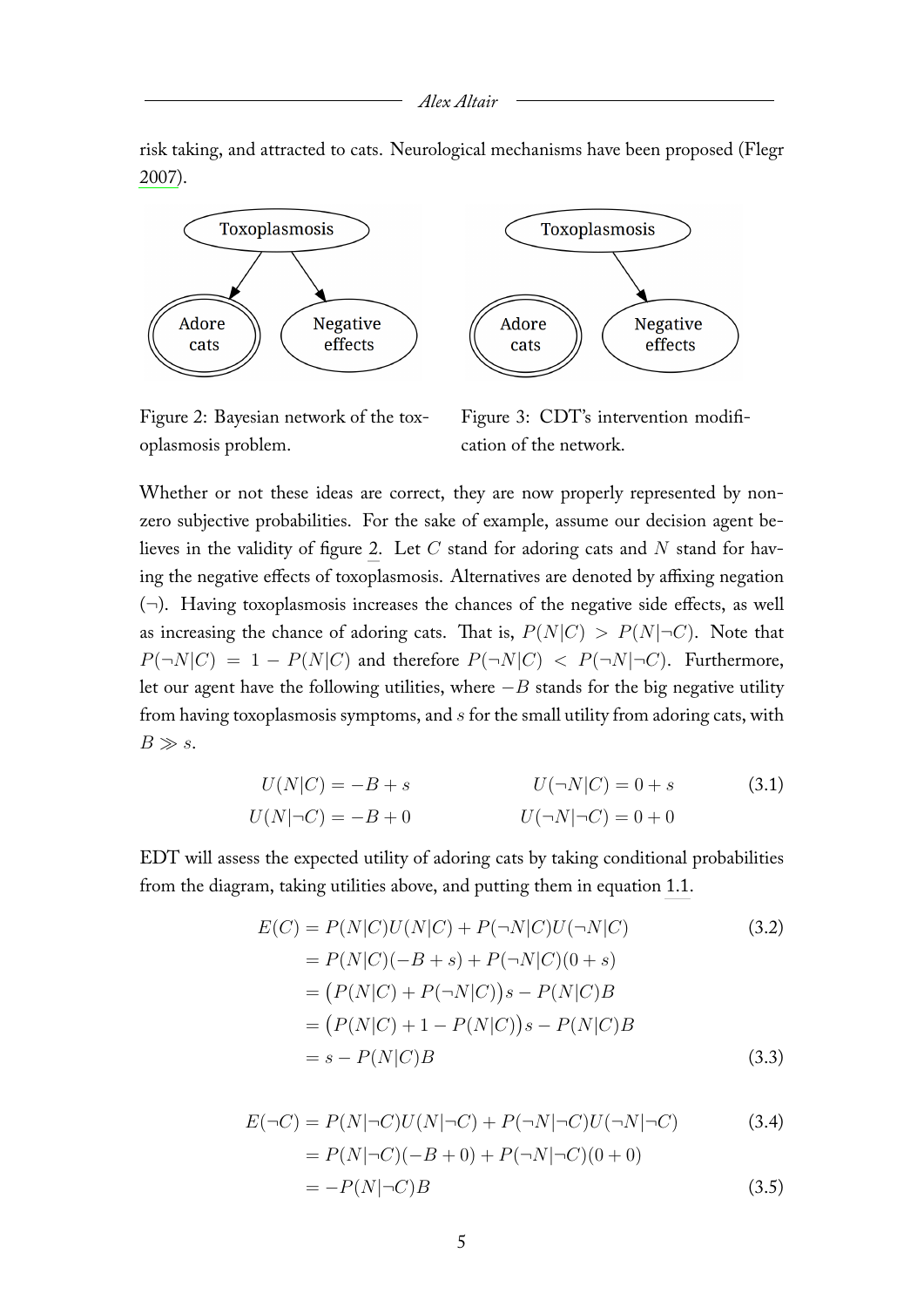The agent will choose the action whose expected utility is higher; therefore an EDT agent will choose to adore cats if and only if

$$
\frac{s}{B} > P(N|C) - P(N|\neg C). \tag{3.6}
$$

The important part is not what the condition is, but that there is a condition at all.

The CDT agent severs causal connections from the decision node to its parents, and then computes the expected utility from the resulting diagram, in figure [3.](#page-5-1) CDT recognizes that, while knowing that someone adores cats is *evidence* that they have toxoplasmosis, the fact is already determined and therefore irrelevant. CDT's calculations look like this:

$$
E(C) = P(N|C)U(N|C) + P(\neg N|C)U(\neg N|C)
$$
\n
$$
= P(N)(-B+s) + P(\neg N)(0+s)
$$
\n(3.7)

$$
E(\neg C) = P(N|\neg C)U(N|\neg C) + P(\neg N|\neg C)U(\neg N|\neg C)
$$
(3.8)  
=  $P(N)(-B+0) + P(\neg N)(0+0)$ 

Since the probabilities in both cases are the same, and the utilities for adoring cats are higher, adoring cats dominates and is better in all cases. This we know intuitively to be the correct answer; our decision does not affect whether we have toxoplasmosis, and so we should adore cats.

# <span id="page-6-0"></span>**4. Prisoner's Dilemma**

CDT also has areas of failure. The prisoner's dilemma is a classic decision problem in game theory. Two players are presented with a payoff matrix shown below.

| $u_3(u_3)$ | $u_1(u_4)$ |
|------------|------------|
| $u_4(u_1)$ | $u_2(u_2)$ |

Table 1: Prisoner's dilemma payoff matrix.

Let our decision agent be the player represented by the rows, and our opponent represented by the columns. The situation is symmetrical; what we describe for the agent is true for the opponent. The agent can choose to *cooperate* (C) or *defect* (D). The payoff matrix shows the utility received by the agent given the choices of both the agent and the opponent (with the opponent's received utility in parentheses). It is a prisoner's dilemma if the following ordering holds. (As a mnemonic, consider the indices as example utilities.)

$$
u_4 > u_3 > u_2 > u_1 \tag{4.1}
$$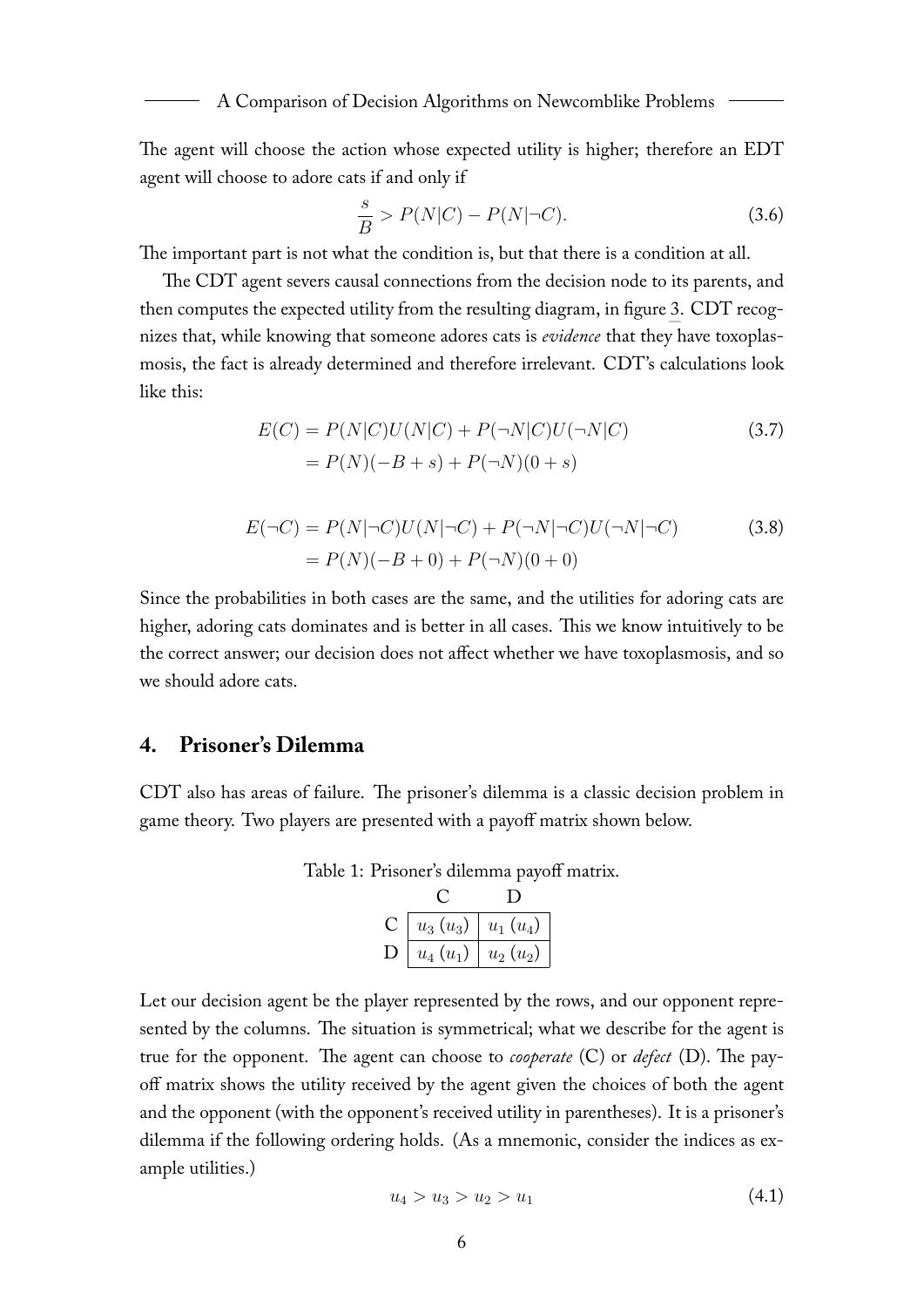The players are causally isolated, and each wants only to maximize their expected utility. Figure [4](#page-7-0) represents the causal Bayesian network describing this problem.<sup>[6](#page-7-1)</sup>



<span id="page-7-0"></span>Figure 4: Causal Bayesian network of the prisoner's dilemma.

<span id="page-7-2"></span>Figure 5: CDT's modification of the network.

The node "Your decision" can take on the variables  $C_y$  or  $D_y$  (you cooperate or you defect), and the node "Opponent's decision" can take on the variables  $C<sub>o</sub>$  or  $D<sub>o</sub>$  (opponent cooperates or opponent defects). In general, "Common causes" could consist of many possible causes with varying probabilities, from both players learning about decision theory in college, to being briefed before the game. The probability distribution could also be equal to the one where there is no common cause. CDT analyzes it as it did the toxoplasmosis problem: by severing connections to the decision node, and then solving equation [1.1](#page-1-2) from the resulting diagram, shown in figure [5.](#page-7-2)

$$
E(C_y) = P(C_o|C_y)U(C_o|C_y) + P(D_o|C_y)U(D_o|C_y)
$$
\n(4.2a)

$$
= P(C_o)u_3 + P(D_o)u_1 \t\t(4.2b)
$$

$$
E(D_y) = P(C_o|D_y)U(C_o|D_y) + P(D_o|D_y)U(D_o|D_y)
$$
\n(4.2c)

$$
= P(C_o)u_4 + P(D_o)u_2 \t\t(4.2d)
$$

According to this analysis,  $E(D_u)$  dominates  $E(C_u)$ ; it is greater independent of the prior probabilities of your opponent's choices. Therefore CDT defects, always. If the CDT agent is facing an opponent that also runs CDT, this will lead to both receiving a utility of  $u_2$ , despite the fact that if they had both cooperated, they would both receive a utility of  $u_3$ .

In the standard prisoner's dilemma, it is difficult for human reasoners to come to a consensus over the right action. This is largely because you are told almost nothing about

<span id="page-7-1"></span><sup>6.</sup> It may be intuitive and reasonable to add another node, "Payoff," of which both your decision and the opponent's decision are parents. Since the states of the parents non-probabilistically determine the state of payoff, such a node is not necessary and clutters calculation.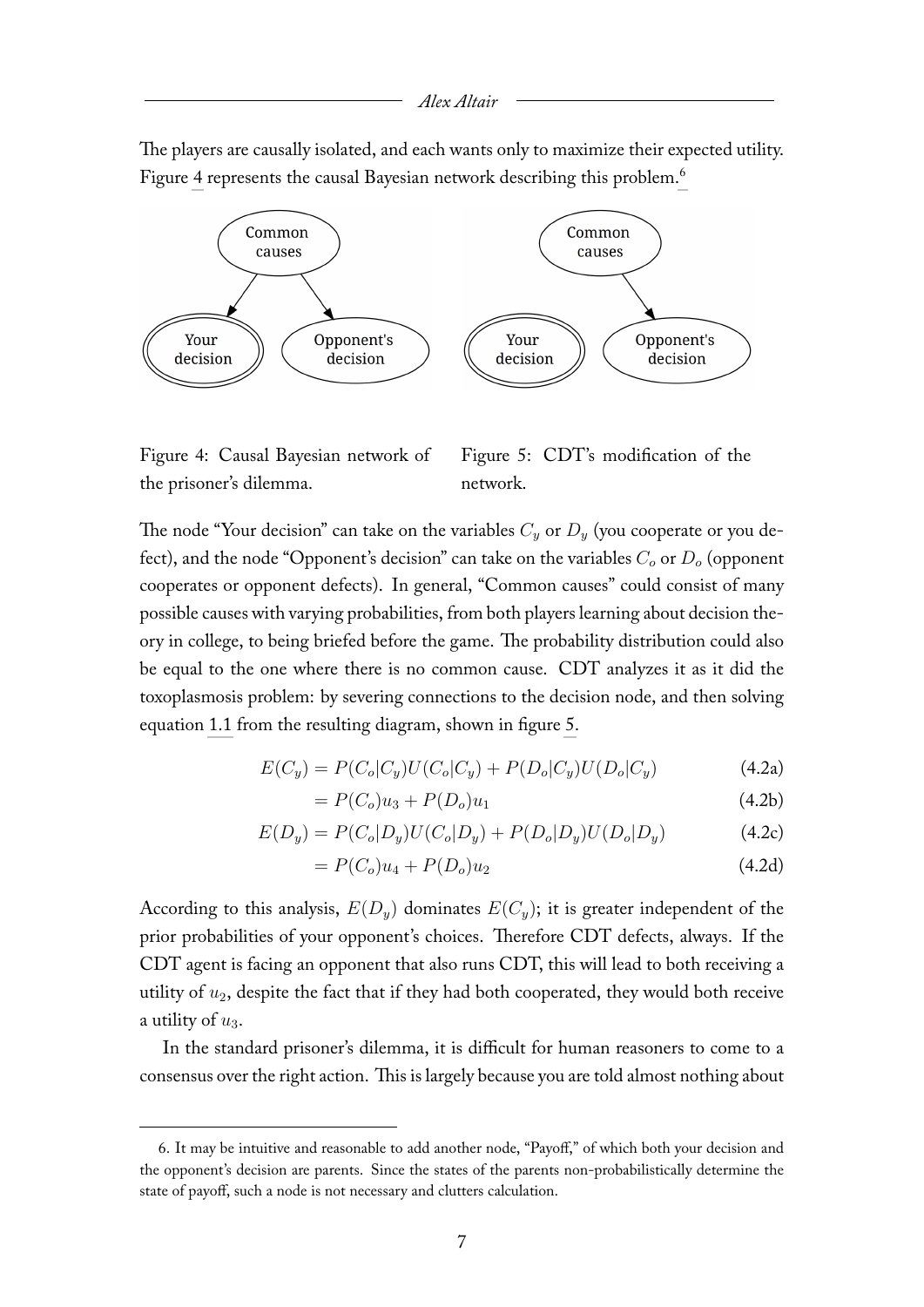the opponent. A formal decision procedure such as EDT would not be able to make a decision without explicit probabilities over possible common causes.

# <span id="page-8-0"></span>**5. Logical Nodes**

To solve these Newcomblike problems in principle, TDT introduces two new stages of analysis.

- 1. All physical instantiations of the same logical fact (including results of computations) are recognized as having the same value by connecting them with a single parent node that represents the *abstract* logical fact.
- 2. TDT recognizes the output of its own decision algorithm as one of these logical facts.

To understand what these mean, and why a decision agent would need to model its own decision algorithm as a node, let us model a scenario involving two physical implementations of a calculation. The following is a modified version of a decision problem from Yudkowsky [\(2010\)](#page-16-1).

Imagine that a group of pre-Columbian Mayan engineers requires more precision to build stable pyramid temples. After consulting with Incan quipu scholars, they devise a system of cords and pegs on axes to multiply up to twelve digits. To test their creation, they feed it ropes that encode the numbers 758439 and 990452: two factors to be multiplied.

Simultaneously, in Song Dynasty China, polymath cartographers work to automate the abacus. They too enter the factors 758439 and 990452 onto the input pegs of their creation.

Let us assume that both calculators correctly implement multiplication. Still, neither they nor we (unaided) know what the output of either machine will be, and therefore we model it as subjective uncertainty, which obeys the laws of probability. Figure [6](#page-8-1) shows a naive causal Bayesian network formalization of this scenario. That is, there is no causal relationship between the two events. Presumably no cultural or information exchange has occurred between ancestors of these civilizations for thousands of years. We could have as easily framed it between alien species.

<span id="page-8-1"></span>

Figure 6: The naive causal network of the ancient calculators.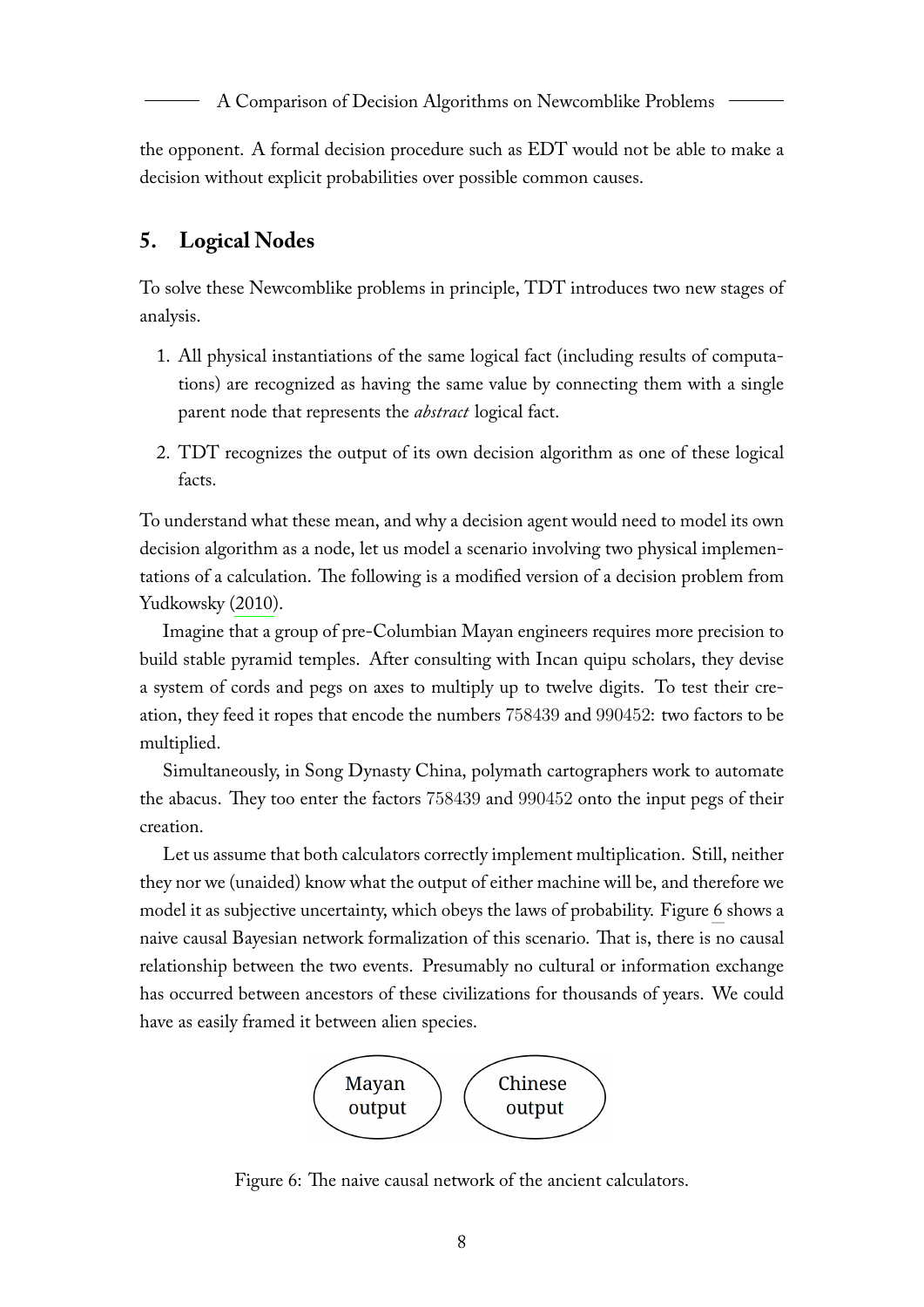The joint probability distribution is equally simple:

$$
P(c_M c_C) = P(c_M)P(c_C). \tag{5.1}
$$

For simplicity, we will only consider the parity of the third digit of the product. Let *Maya-even* mean that the third digit of the Mayan calculator output is even, *Maya-odd* that it is odd, *China-even* mean that the third digit on the Chinese calculator is even, and *China-odd* that it is odd. Intuitively, we know that our subjective probability over these variables is uniform; that is, our guess on each variable being either even or odd is one-half. What is the probability that the third digit on the Mayan calculator is even, given that the third digit on the Chinese calculator is odd? The answer, of course, is effectively zero. But using the network in figure [6](#page-8-1) we calculate the update a Bayesian reasoner would perform, upon learning the value returned by the Chinese calculator, as follows.

$$
P(\text{Maya-even}|\text{China-odd}) = \frac{P(\text{Maya-even China-odd})}{P(\text{China-odd})}
$$

$$
= P(\text{Maya-even}) = .5
$$

That is, our knowledge about one is independent from our uncertainty about the other. They are just as likely to display the same answer as a different one. This is because they have no causal effect on each other. Seeing an odd third digit on the Mayan calculator is no evidence of seeing an odd digit on the Chinese one.

Of course, this is the wrong answer.

Perhaps we've made a mistake in setting up our causal network, even by standard means. Perhaps the dependence is from the fact that we are specifying that they are both physical calculators, loaded with the same input. A physical correlation will come from the physical state of the calculators, so let's separate the state from the output of the calculators. The speculated causal network is shown in figure [7.](#page-10-0) The "calculator" nodes can take on an array of possible values, one of which is that the calculator's state is one that implements multiplication. The "output" nodes are the same as before, representing the parity of the third digit of the output of the calculators. The "Correlation" node represents dependency information from any possible physical correlation that we might be missing.

Given this network, we can test its validity by checking what predictions it makes. Let's say that we observe the state of both calculators, and determine that they both implement multiplication. What is now the probability that the Mayan calculator displays an even third digit, given that the Chinese calculator displays an odd one? Let  $o_1$  be the output of the Mayan calculator,  $s_1$  its physical state,  $o_2$  the output of the Chinese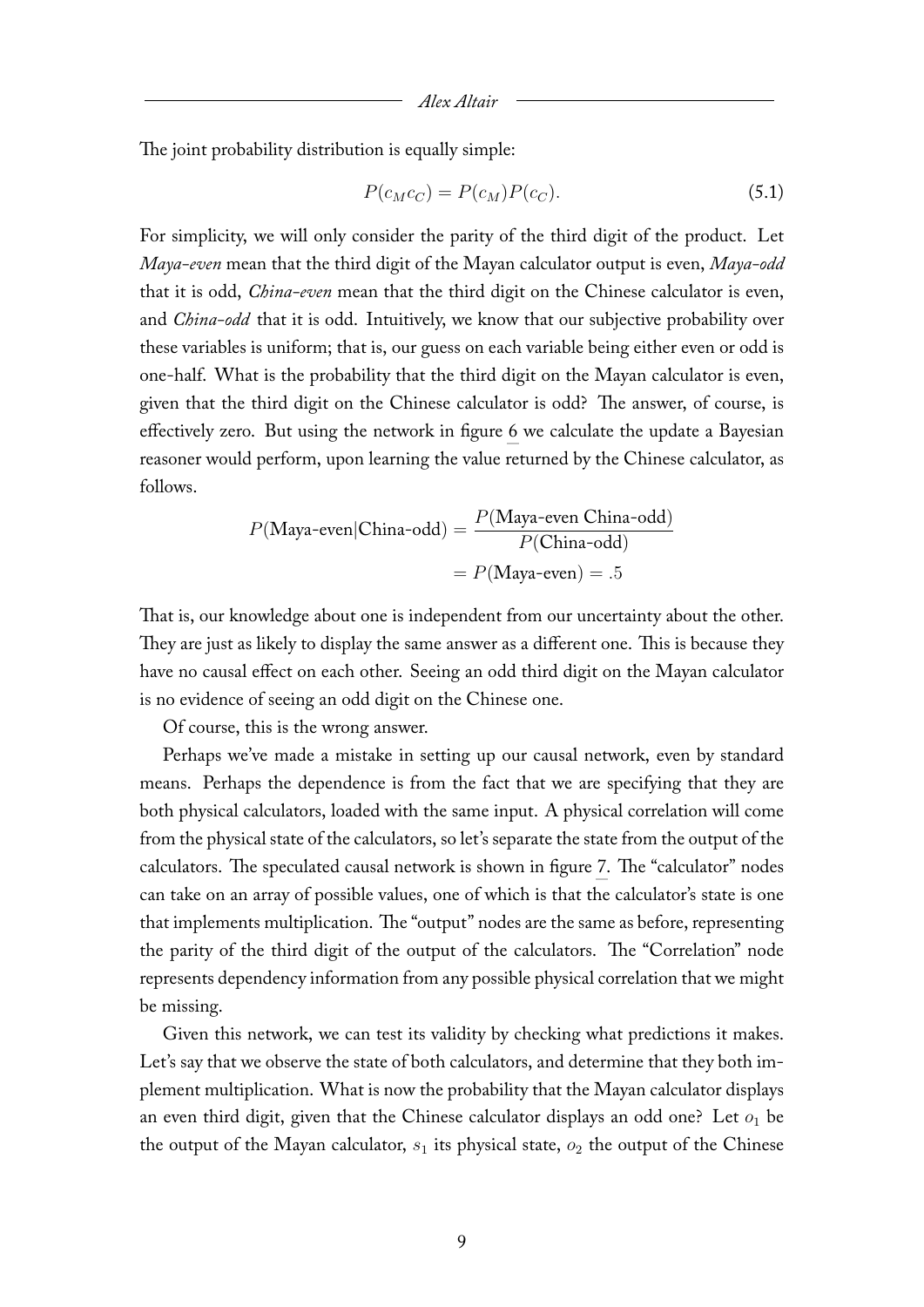<span id="page-10-0"></span>

Figure 7: An attempt to account for the dependence between calculator outputs.

calculator,  $s_2$  its physical state, and  $c$  the value of the physical correlation:

$$
P(o_1o_2|s_1s_2)P(s_1s_2) = P(o_1o_2s_1s_2)
$$
  
=  $\sum_c P(o_1o_2s_1s_2c)$   
=  $\sum_c P(o_1|s_1)P(o_2|s_2)P(s_1|c)P(s_2|c)P(c)$   
=  $P(o_1|s_1)P(o_2|s_2) \sum_c P(s_1|c)P(s_2|c)P(c)$   
=  $P(o_1|s_1)P(o_2|s_2) \sum_c P(s_1s_2c)$   
=  $P(o_1|s_1)P(o_2|s_2)P(s_1s_2)$   
 $P(o_1o_2|s_1s_2) = P(o_1|s_1)P(o_2|s_2).$  (5.2)

That is, once you know the states of the calculators, any dependence from physical correlation is screened off, and the outputs once again become independent. We still *do* have uncertainty about the outputs, because we still don't know  $758439 \times 990452$ . And the outputs *are* two different variables in the real world. We can't just combine the output nodes into one node; one of the calculators might implement multiplication, while the other one may have a malfunctioning carry mechanism. So what is wrong here?

It is intuitively clear that if we know that both calculators work correctly, and they are set to calculate the same product, the result is the same. Our uncertainty of the logical result—the unique and necessary product—is not the same as the kind of uncertainty in physical causality. Is there a way to represent it using the same formalism of causal networks?

Yudkowsky proposes that we add a node that represents the output of the calculation as a mathematical abstraction. To generalize, a *logical node* is a node in a Bayesian network that represents the network builder's subjective uncertainty about the result of a particular logical fact. This is added in figure [8.](#page-11-1) Now the calculator's outputs are made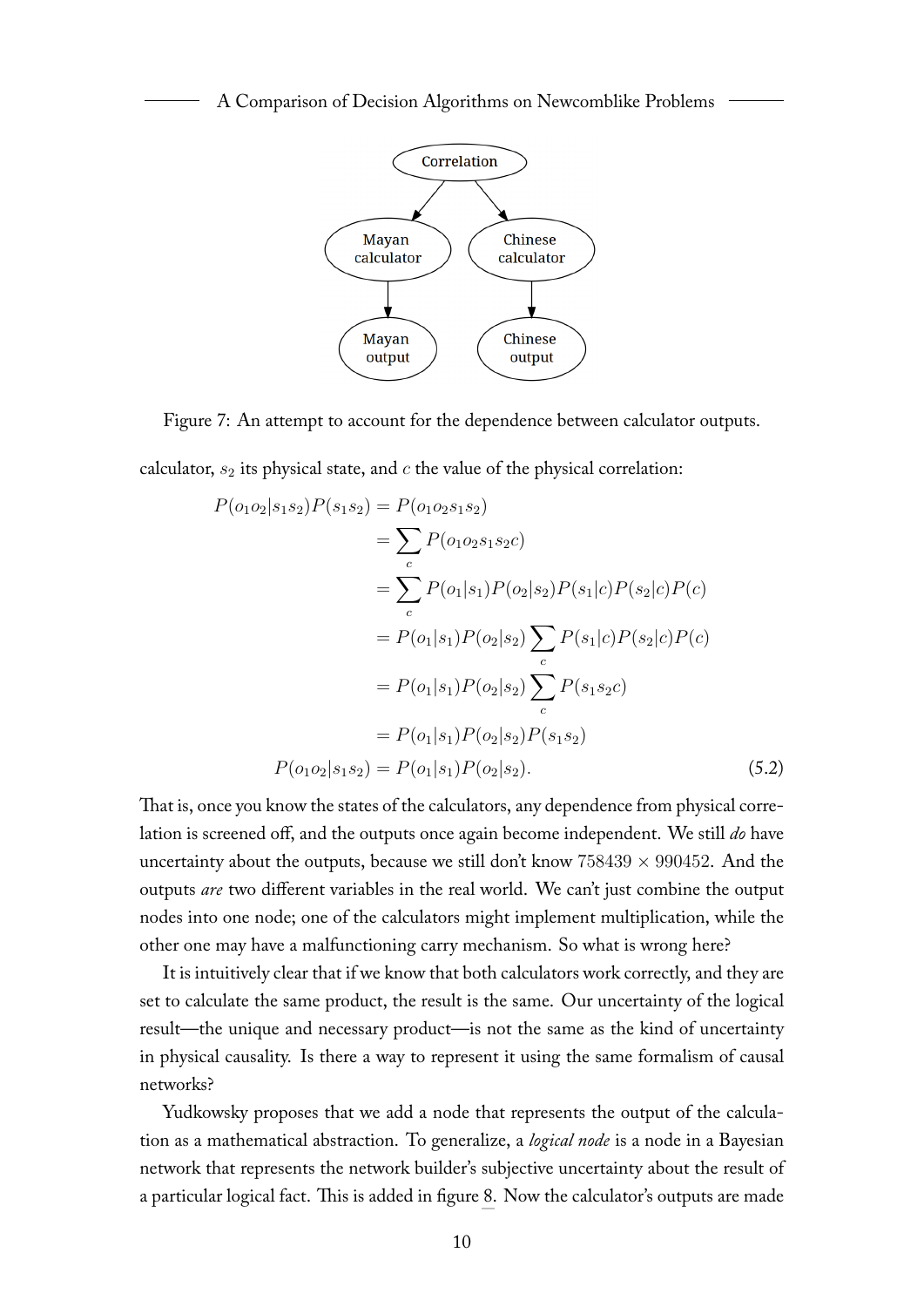#### *Alex Altair*

interdependent by this logical node representing the correct output. If we know one calculator's output, we can infer that the other's is the same using the usual Bayesian network updating algorithms.



<span id="page-11-1"></span>Figure 8: TDT's modification of the calculator problem.

### <span id="page-11-0"></span>**6. Self-Modeling**

The above example demonstrated how omitted logical nodes can create false beliefs, and how restoring the nodes can fix them. Omitted logical nodes also create problems in decision networks, as demonstrated by the above Newcomblike problems. Below we show the second step introduced by TDT: recognizing oneself as a decision algorithm.

Consider again the general prisoner's dilemma above. TDT's analysis begins with a modification of the network. It recognizes that both it and its opponent use decision algorithms, of whose output it is unsure. It places a node representing TDT's output above its own node, since it knows it uses TDT. It also connects the TDT node to its opponent's decision node, since its opponent could be using TDT. Above its opponent's node it also places a separate node for each decision algorithm its opponent could be using. Each of these decision-algorithm nodes can have a value of "Cooperate" or "Defect." Exactly how this is implemented depends on what decision algorithms the agent is aware of, and what probabilities it assigns to them being used by the opponent. Potential networks could look like figure [9.](#page-12-0) How the opponent is predicted to act is the result of how these possible decision algorithms act, and how likely they are to be used by the opponent. The predictions of figure [9](#page-12-0) can be consolidated into a smaller diagram, shown in figure [10.](#page-12-1)

Like the others, the node "Not TDT" can have the value "Cooperate"  $(C_n)$  or "Defect"  $(D_n)$ . Since we know that "Your decision" is deterministically chosen by "TDT,"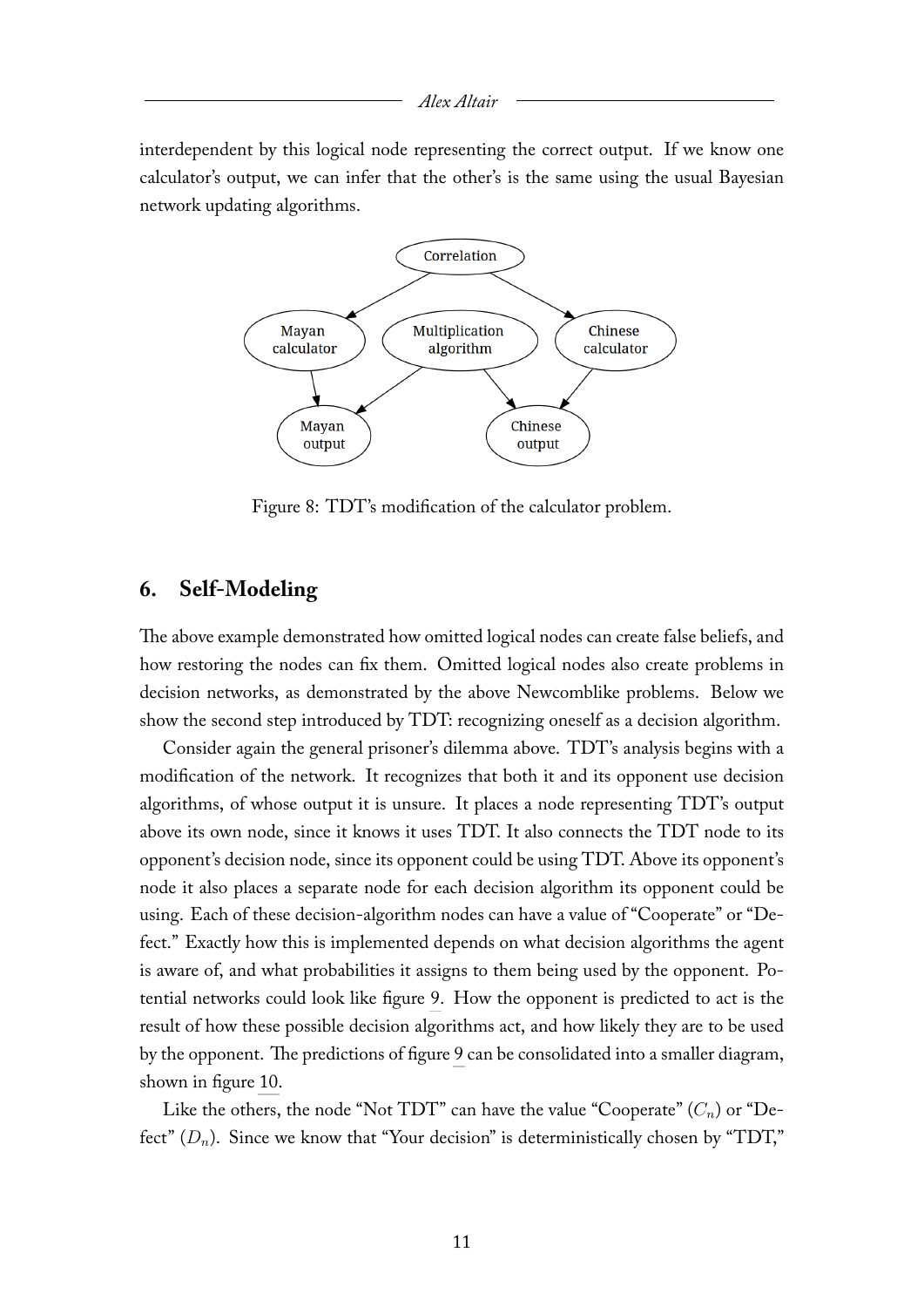

<span id="page-12-0"></span>Figure 9: TDT's version of the prisoner's dilemma

<span id="page-12-1"></span>Figure 10: Abbreviated diagram for prisoner's dilemma.

we can consider these nodes as one in calculations.[7](#page-12-2) With this network, the expected utility calculation runs as follows.

$$
E(C_y) = P(C_o|C_y)U(C_o|C_y) + P(D_o|C_y)U(D_o|C_y)
$$
  
= 
$$
(P(C_o|C_yC_n)P(C_n) + P(C_o|C_yD_n)P(D_n))u_3
$$
  
+ 
$$
(P(D_o|C_yC_n)P(C_n) + P(D_o|C_yD_n)P(D_n))u_1
$$
 (6.1a)

$$
E(D_y) = P(C_o|D_y)U(C_o|D_y) + P(D_o|D_y)U(D_o|D_y)
$$
  
= 
$$
(P(C_o|D_yC_n)P(C_n) + P(C_o|D_yD_n)P(D_n))u_4
$$
  
+ 
$$
(P(D_o|D_yC_n)P(C_n) + P(D_o|D_yD_n)P(D_n))u_2
$$
 (6.1b)

Unfortunately, no further simplification is possible. The dominance is gone, and whether cooperation or defection is better depends on the conditionals.

Though more information is needed to make a numerical judgment, in many cases it is reasonable to think that, for instance,  $P(C_o|C_y) > .5$ . That is, it seems reasonable to believe that your opponent will make choices similar to yours: that your opponent will reason similarly to you. If it is true that

$$
P(C_o|C_y) \lesssim 1, P(D_o|D_y) \lesssim 1\tag{6.2}
$$

and

$$
P(C_o|D_y) \gtrapprox 0, P(D_o|C_y) \gtrapprox 0 \tag{6.3}
$$

then it is the case that  $E(C_y) > E(D_y)$ . If TDT believes the above conditions, it will cooperate. For instance if TDT knows that its opponent runs TDT, it will know that

<span id="page-12-2"></span><sup>7.</sup> Probabilities of 1 or 0 are not typical in Bayesian networks, but they are required to properly model some circumstances. Then one must be careful not to evaluate a probability conditioned on an impossible event. For more detail see Pearl [\(1988,](#page-15-9) chap. 3).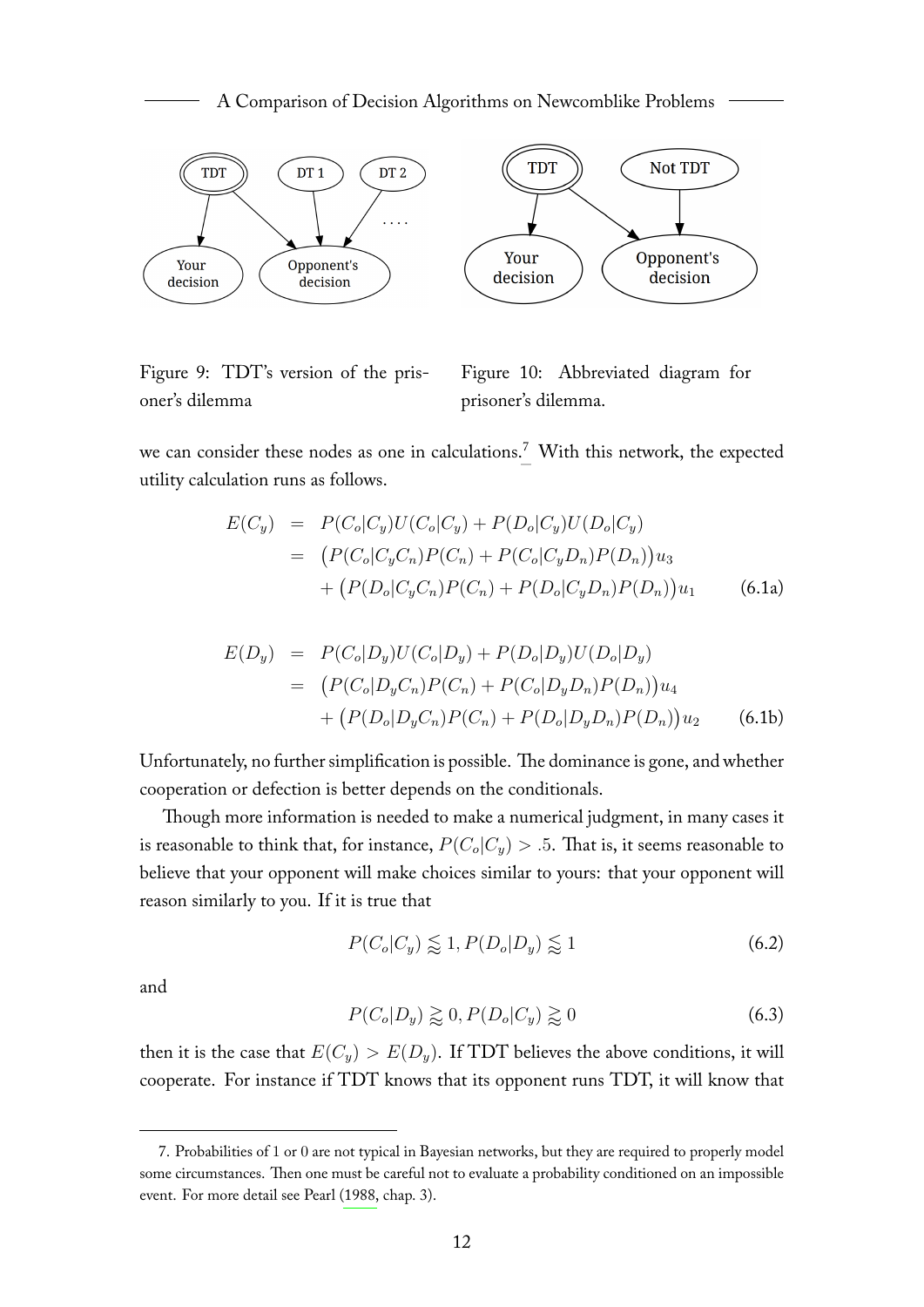$P(C_o|C_u) = 1$  and will therefore cooperate. On the other hand, if we have no reason to think that our opponent's reasoning processes are similar to ours, then  $P(o|y) \approx P(o)$ and  $E(D_y) > E(C_y)$ . That is, dominance is restored. For instance, if TDT knows its partner cooperates always, then TDT will defect.

Adding these logical nodes can be considered an addendum to CDT. Others have published similar modifications of CDT. Spohn [\(2012,](#page-16-2) [2003\)](#page-16-3) models Newcomblike problems with Pearl's networks and proposes adding nodes that represent intention. He recognizes these intention decisions as deterministic procedures. Spohn's intention nodes don't quite capture the same concept as logical nodes; Spohn [\(2003\)](#page-16-3) fails to achieve mutual cooperation in the one-shot prisoner's dilemma, at which TDT succeeds. Drescher [\(2006\)](#page-15-10) discusses similar philosophical resolutions to the paradoxes and presents similar decision schemes. Yudkowsky [\(2010\)](#page-16-1) shows TDT succeeding in the original Newcomb's problem. Unfortunately, deciding exactly when and where to put logical nodes, and what conditional probabilities to place on them, is not yet an algorithmic process.

How would TDT look if instantiated in a more mature application? Given a very large and complex network, TDT would modify it in the following way: It would investigate each node, noting the ones that were results of instantiated calculations. Then it would collect these nodes into groups where every node in a group was the result of the same calculation. (Recall that we don't know what the result is, just that it comes from the same calculation.) For each of these groups, TDT would then add a logical node representing the result of the abstract calculation, and connect it as a parent to each node in the group. Priors over possible states of the logical nodes would have to come from some other reasoning process, presumably the one that produces causal networks in the first place. Critically, one of these logical nodes would be the result of TDT's own decision process in this situation. TDT would denote that as the decision node and use the resulting network to calculate the best action by equation [1.1.](#page-1-2)

Some TDT-like results of mutual cooperation have been shown in programmatic frameworks. In this context, decision theories are actual computer programs whose input is their opponent's source code, and whose output is "Cooperate" or "Defect." Tennenholtz [\(2004\)](#page-16-4) introduced this idea and demonstrated that the formal version of "Cooperate if and only if my opponent has the same source code" cooperates with itself. This game-theoretic work is continued in Monderer and Tennenholtz [\(2006\)](#page-15-11) and Fortnow [\(2009\)](#page-15-12). Furthermore, it has been demonstrated in Slepnev [\(2010\)](#page-15-13) that the strategy "Cooperate if and only if I can formally prove that my opponent cooperates" will cooperate with itself, given enough time to search through proofs. This is true even if the source code is not identical, and relies on the bounded version of Löb's theorem. Yet this is not a true instantiation of TDT, as it "wastes" cooperation against agents who *always*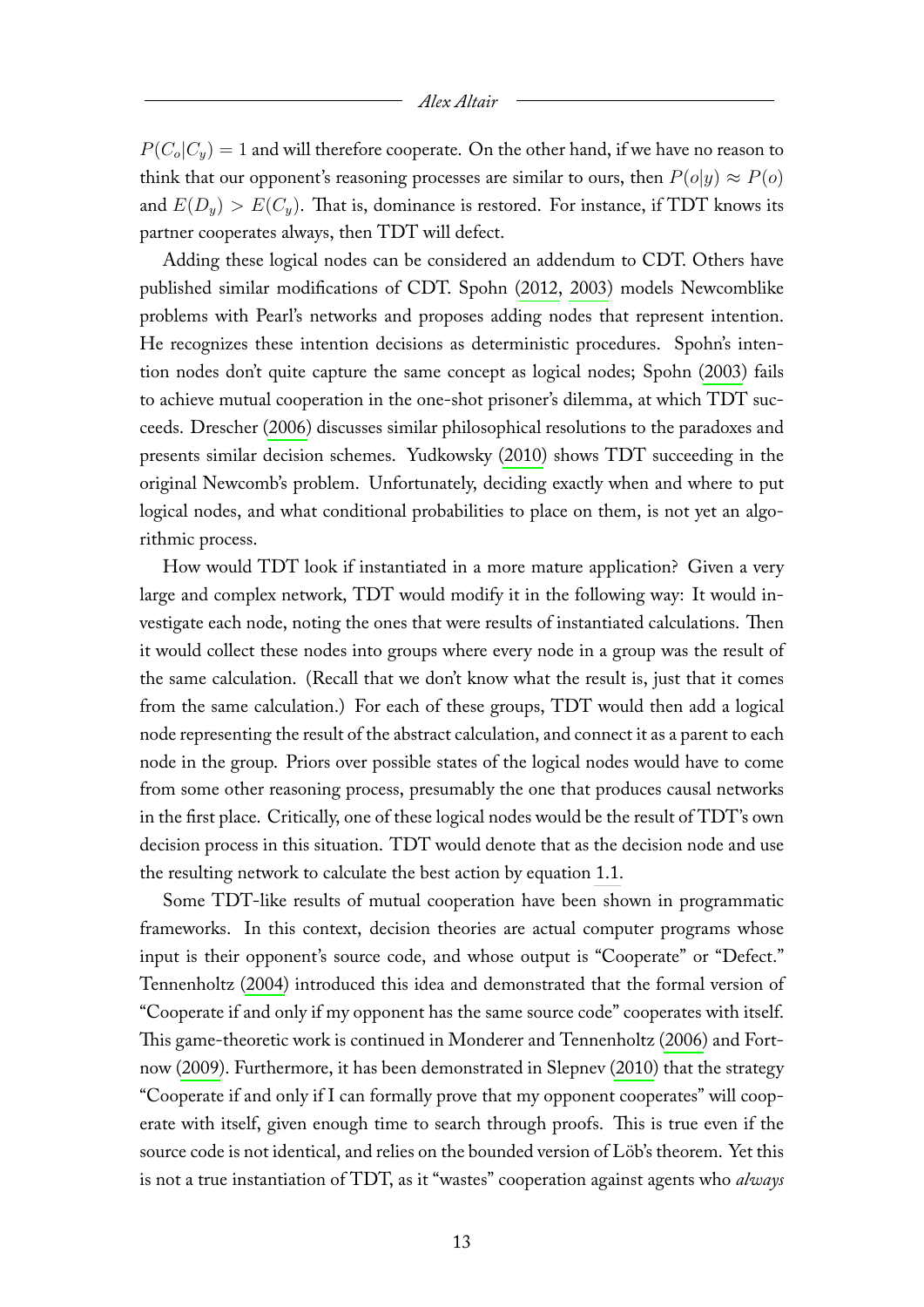cooperate. LaVictoire [\(forthcoming\)](#page-15-14) makes some progress in finding simple algorithms that more closely match our expectations of TDT, but whether a formalization of TDT exists in this context is still an open question.

# <span id="page-14-0"></span>**7. Open Problems**

TDT is a step towards a better decision algorithm. Solving Newcomblike problems is a good first step, but many more well-defined problems and ill-defined problems remain to be solved and clarified respectively. Some specific examples are:

- **Logical uncertainty.** In the calculator problem, it is given that the prior probability of the third digit of  $758439 \times 990452$  being odd is .5. This is obviously true. But how do we form these priors in general? All mathematical and logical theorems are necessarily true results of axioms. But due to bounded computational resources humans and other reasoning algorithms don't automatically know which results hold. What probabilities should we assign to conjectures, in general? Recent works on this topic include Gaifman [\(2004\)](#page-15-15) and Haenni [\(2005\)](#page-15-16).
- **Inferring cause.** Like CDT, TDT must be given a causal network in order to algorithmically choose the correct decision. How can we derive causal graphs (which include ourselves as deciders!) from generic data? Some work on deriving causal structure from data is presented in Pearl [\(2009,](#page-15-1) chap. 2).
- **Placing logical nodes.** As a companion problem to inferring cause, algorithmic methods are needed to infer when nodes represent the same or similar types of calculations, and further what conditional probabilities to assign. Giving such meaning to nodes in Bayesian networks is reminiscent of the symbol grounding problem in AI; rules for processing nodes are clear, while the meaning of the nodes themselves is less so.
- **Refining probabilistic graphs.** It is possible that the universe is deterministic; therefore all probability assignments could be considered uncertainty in the logical implications of the laws of physics. Where should we consider a cause to be probabilistic, and where should we consider it logical uncertainty?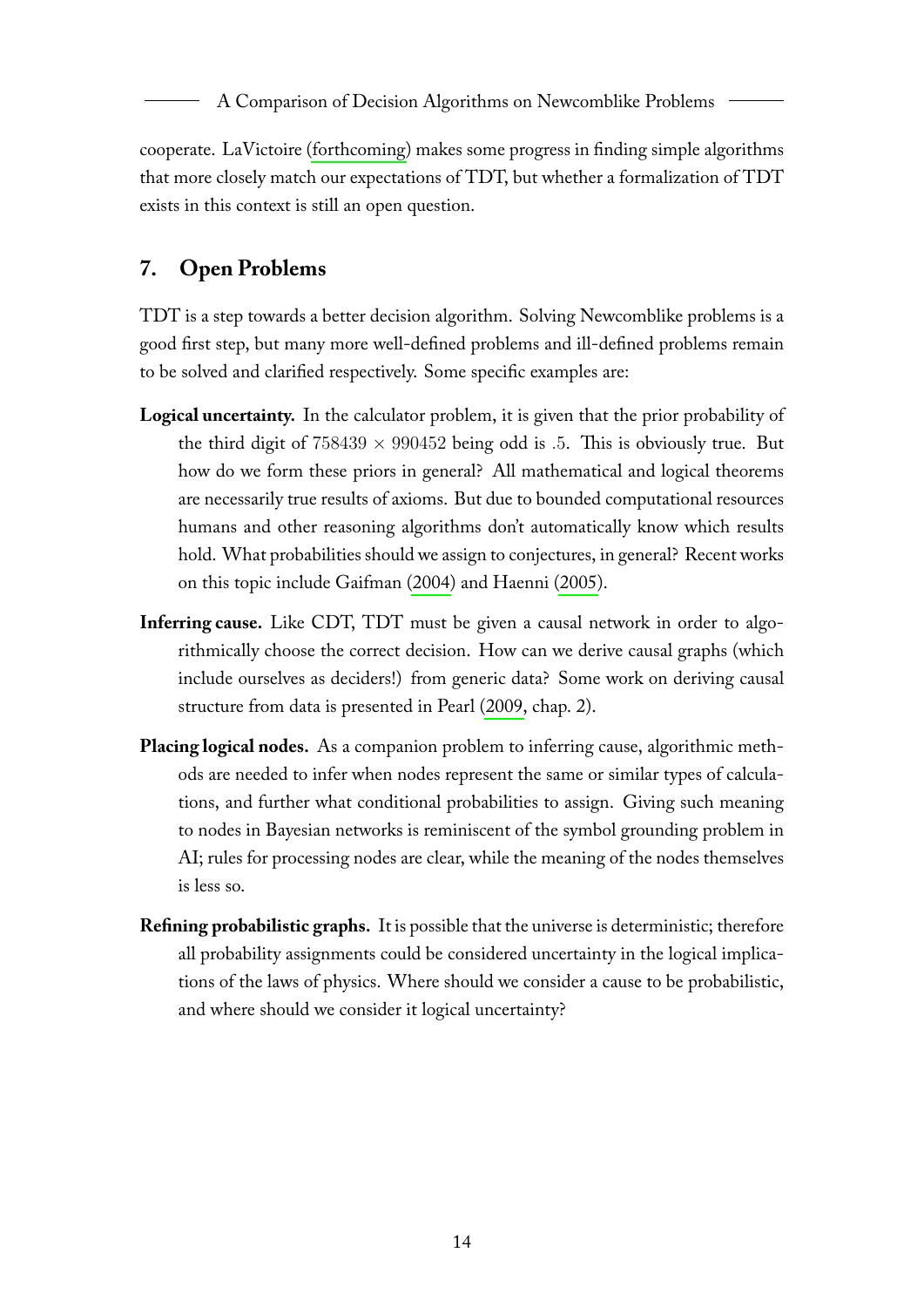# **References**

- <span id="page-15-10"></span>Drescher, Gary L. 2006. *Good and Real: Demystifying Paradoxes from Physics to Ethics.* Bradford Books. Cambridge, MA: MIT Press.
- <span id="page-15-6"></span>Egan, Andy. 2007. "Some Counterexamples to Causal Decision Theory." *Philosophical Review* 116 (1): 93–114. doi:[10.1215/00318108-2006-023](http://dx.doi.org/10.1215/00318108-2006-023).
- <span id="page-15-8"></span>Flegr, Jaroslav. 2007. "Effects of *Toxoplasma* on Human Behavior*.*" *Schizophrenia Bulletin* 33 (3): 757–760. doi:[10.1093/schbul/sbl074](http://dx.doi.org/10.1093/schbul/sbl074).
- <span id="page-15-12"></span>Fortnow, Lance. 2009. "Program Equilibria and Discounted Computation Time." In *TARK '09 Proceedings of the 12th Conference on Theoretical Aspects of Rationality and Knowledge,* 128–133. New York: ACM Press. doi:[10.1145/1562814.1562833](http://dx.doi.org/10.1145/1562814.1562833).
- <span id="page-15-15"></span>Gaifman, Haim. 2004. "Reasoning with Limited Resources and Assigning Probabilities to Arithmetical Statements." *Synthese* 140 (1–2): 97–119. doi:[10.1023/B:SYNT.0000029944.99888.a7](http://dx.doi.org/10.1023/B:SYNT.0000029944.99888.a7).
- <span id="page-15-5"></span>Gibbard, Allan, and William L. Harper. 1978. "Counterfactuals and Two Kinds of Expected Utility: Theoretical Foundations." In *Foundations and Applications of Decision Theory,* edited by Clifford Alan Hooker, James J. Leach, and Edward F. McClennen. Vol. 1. The Western Ontario Series in Philosophy of Science 13. Boston: D. Reidel.
- <span id="page-15-16"></span>Haenni, Rolf. 2005. "Unifying Logical and Probabilistic Reasoning." In *Symbolic and Quantitative Approaches to Reasoning with Uncertainty: 8th European Conference, ECSQARU 2005, Barcelona, Spain, July 6-8, 2005. Proceedings,* edited by Lluís Godo, 788–799. Vol. 3571. Lecture Notes in Computer Science. New York: Springer. doi:[10.1007/11518655\\_66](http://dx.doi.org/10.1007/11518655_66).
- <span id="page-15-0"></span>Hofstadter, Douglas R. 1985. *Metamagical Themas: Questing For The Essence Of Mind And Pattern.* New York: Basic Books.
- <span id="page-15-2"></span>Jeffrey, Richard C. 1983. *The Logic of Decision.* 2nd ed. Chicago: Chicago University Press.
- <span id="page-15-3"></span>Joyce, James M. 1999. *The Foundations of Causal Decision Theory.* Cambridge Studies in Probability, Induction and Decision Theory. New York: Cambridge University Press. doi:[10 . 1017 /](http://dx.doi.org/10.1017/CBO9780511498497) [CBO9780511498497](http://dx.doi.org/10.1017/CBO9780511498497).
- <span id="page-15-4"></span>Koller, Daphne, and Nir Friedman. 2009. *Probabilistic Graphical Models: Principles and Techniques.* Adaptive Computation and Machine Learning. Cambridge, MA: MIT Press.
- <span id="page-15-7"></span>Kuper, H., P. Boffetta, and H.-O. Adami. 2002. "Tobacco Use and Cancer Causation: Association by Tumour Type." *Journal of Internal Medicine* 252 (3): 206–224. doi:[10.1046/j.1365-2796.2002.](http://dx.doi.org/10.1046/j.1365-2796.2002.01022.x) [01022.x](http://dx.doi.org/10.1046/j.1365-2796.2002.01022.x).
- <span id="page-15-14"></span>LaVictoire, Patrick. Forthcoming. "Improved Program Equilibria via Provability Logic."
- <span id="page-15-11"></span>Monderer, Dov, and Moshe Tennenholtz. 2006. "Strong Mediated Equilibrium." In *Proceedings of the Twenty-First AAAI Conference on Artificial Intelligence,* edited by Yolanda Gil and Raymond J. Mooney, 691–696. Vol. 1. Menlo Park, CA: AAAI Press. [http : / / www . aaai . org / Papers /](http://www.aaai.org/Papers/AAAI/2006/AAAI06-110.pdf) [AAAI/2006/AAAI06-110.pdf](http://www.aaai.org/Papers/AAAI/2006/AAAI06-110.pdf).
- <span id="page-15-9"></span>Pearl, Judea. 1988. *Probabilistic Reasoning in Intelligent Systems: Networks of Plausible Inference.*San Mateo, CA: Morgan Kaufmann.

<span id="page-15-1"></span>. 2009. *Causality: Models, Reasoning, and Inference.*2nd ed. New York: Cambridge University Press.

<span id="page-15-13"></span>Slepnev, Vladimir. 2010. "AI Cooperation in Practice." Less Wrong Wiki. August 1. [http://wiki.](http://wiki.lesswrong.com/wiki/User:Cousin_it/AI_cooperation_in_practice) [lesswrong.com/wiki/User:Cousin\\_it/AI\\_cooperation\\_in\\_practice](http://wiki.lesswrong.com/wiki/User:Cousin_it/AI_cooperation_in_practice).